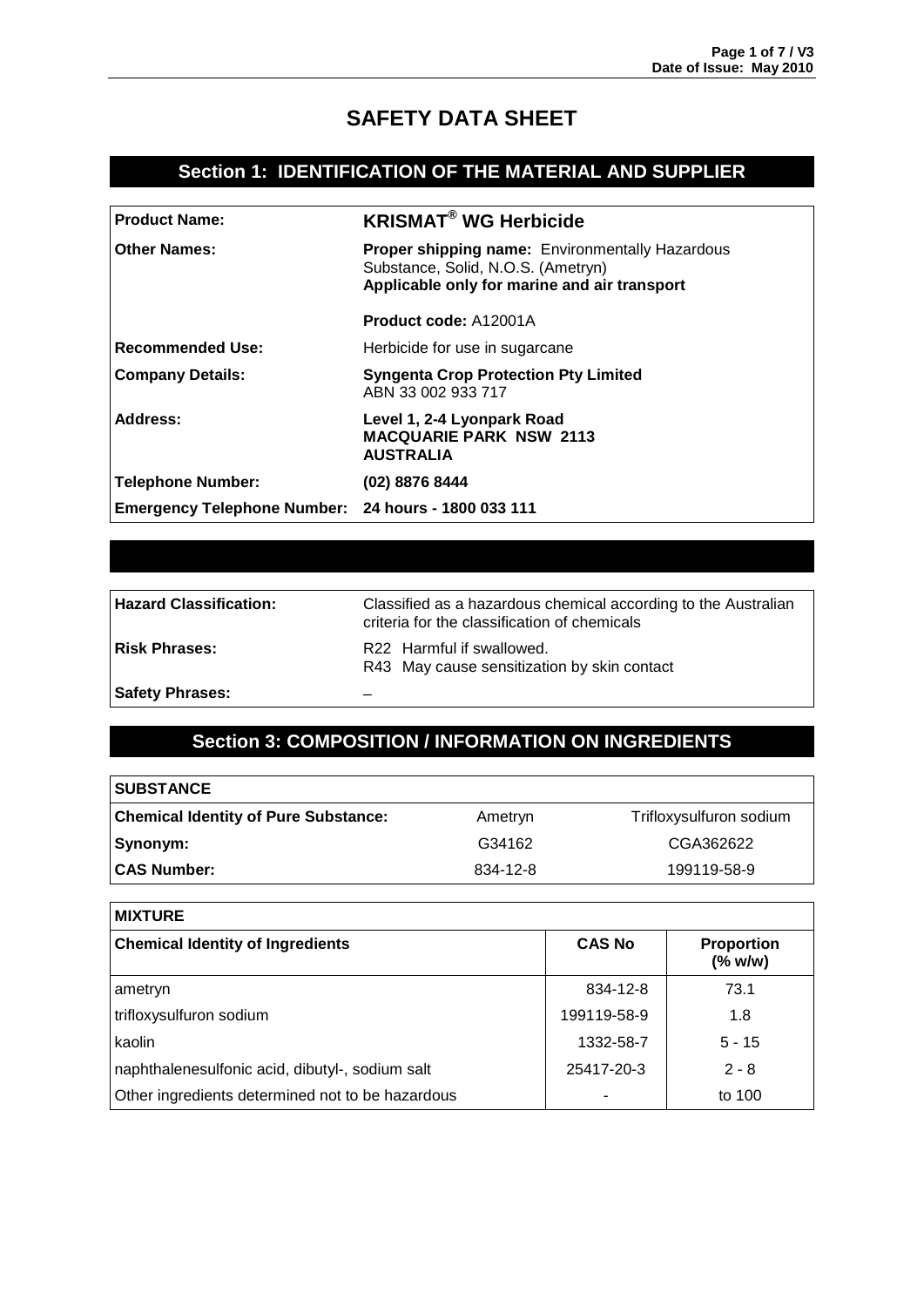| <b>Section 4: FIRST AID MEASURES</b>                          |                                                                                                                                                                                            |                                                                                                                                                                                                         |
|---------------------------------------------------------------|--------------------------------------------------------------------------------------------------------------------------------------------------------------------------------------------|---------------------------------------------------------------------------------------------------------------------------------------------------------------------------------------------------------|
|                                                               |                                                                                                                                                                                            |                                                                                                                                                                                                         |
| <b>Description of Necessary</b><br><b>First Aid Measures:</b> | In case of poisoning by any exposure route contact a doctor or<br>Poisons Information Centre on 131 126.<br>Have the product label or SDS with you when calling or going for<br>treatment. |                                                                                                                                                                                                         |
|                                                               | Ingestion:                                                                                                                                                                                 | If swallowed, seek medical advice immediately.<br>Do not induce vomiting.                                                                                                                               |
|                                                               | Eye contact:                                                                                                                                                                               | Rinse immediately with plenty of water, also under<br>the eyelids, for at least 15 minutes.<br>Remove contact lenses.<br>Immediate medical attention is required.                                       |
|                                                               | <b>Skin contact:</b>                                                                                                                                                                       | Take off all contaminated clothing immediately.<br>Wash off immediately with plenty of water.<br>If skin irritation persists, call a physician.<br>Wash contaminated clothing before re-use.            |
|                                                               | Inhalation:                                                                                                                                                                                | Remove to fresh air.<br>If breathing is irregular or stopped, administer<br>artificial respiration.<br>Keep patient warm and at rest.<br>Contact a doctor or Poisons Information Centre<br>immediately. |
| <b>Poisoning Symptoms:</b>                                    | Poisoning symptoms in laboratory animals were non-specific                                                                                                                                 |                                                                                                                                                                                                         |
| <b>Medical Advice:</b>                                        | Treat symptomatically.                                                                                                                                                                     |                                                                                                                                                                                                         |

# **Section 5: FIRE FIGHTING MEASURES**

| <b>Suitable Extinguishing Media:</b>                                      | <b>Small fires</b><br>Use water spray, alcohol-resistant foam, dry chemical or carbon<br>dioxide. Do not use a solid water stream as it may scatter and<br>spread fire.<br>Large fires<br>Alcohol-resistant foam or water spray. Do not use a solid water<br>stream as it may scatter and spread fire.          |
|---------------------------------------------------------------------------|-----------------------------------------------------------------------------------------------------------------------------------------------------------------------------------------------------------------------------------------------------------------------------------------------------------------|
| <b>Hazards from Combustion</b><br><b>Products:</b>                        | As the product contains combustible organic components, fire<br>will produce dense black smoke containing hazardous products<br>of combustion (see Section 10). Combustion or thermal<br>decomposition will evolve toxic and irritant vapours. Exposure<br>to decomposition products may be a hazard to health. |
| <b>Special Protective Precautions</b><br>and Equipment for Fire Fighters: | Wear full protective clothing and self-contained breathing<br>apparatus.<br>Do not allow run-off from fire fighting to enter drains or water<br>courses. Cool closed containers exposed to fire with water<br>spray.                                                                                            |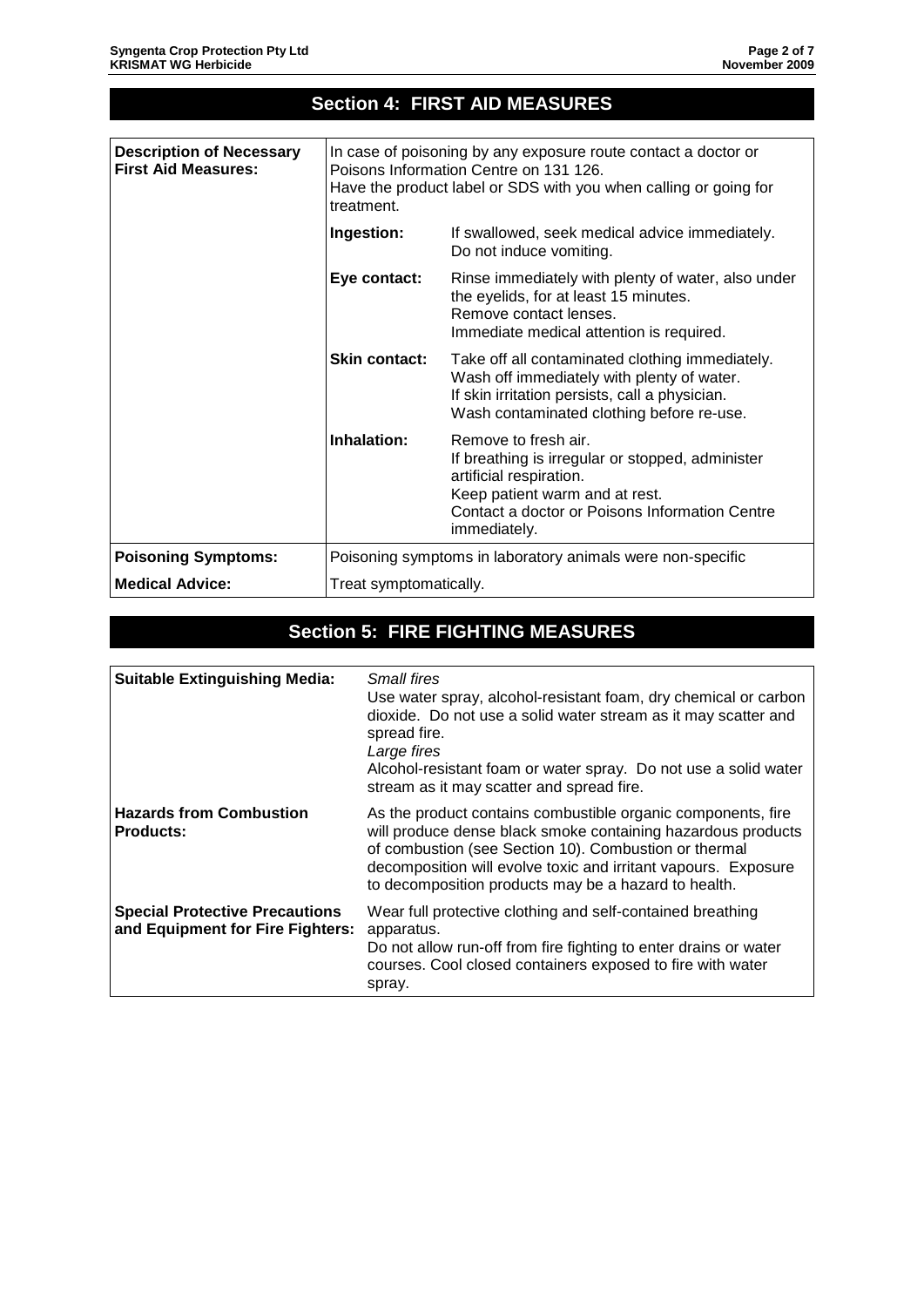# **Section 6: ACCIDENTAL RELEASE MEASURES**

| <b>Emergency Procedures:</b>                                         | In case of spillage it is important to take all steps necessary to<br>Avoid eye and skin contact<br>Avoid contamination of waterways                                                                                                                                                                                                                                                                                                                                                                                                                                                                                                                                                                                                                                                                                                                                                                   |
|----------------------------------------------------------------------|--------------------------------------------------------------------------------------------------------------------------------------------------------------------------------------------------------------------------------------------------------------------------------------------------------------------------------------------------------------------------------------------------------------------------------------------------------------------------------------------------------------------------------------------------------------------------------------------------------------------------------------------------------------------------------------------------------------------------------------------------------------------------------------------------------------------------------------------------------------------------------------------------------|
| <b>Methods and Materials for</b><br><b>Containment and Clean Up:</b> | <b>Procedure for spill</b><br>Keep all bystanders away<br>(1)<br>Wear full length clothing and PVC gloves<br>(2)<br>Reposition any leaking containers so as to minimise<br>(3)<br>leakage<br>For a product spill: Sweep spilt material into a pile.<br>(4)<br>For a prepared spray spill: Dam and absorb spill with an<br>absorbent material (e.g. sand or soil).<br>Shovel into drums<br>(5)<br>(6)<br>Disposal of the material will depend upon the extent of the<br>spill<br>• For quantities up to 50 kg of product bury in a secure<br>landfill site<br>• For quantities greater than 50 kg seek advice from the<br>manufacturer (use emergency contact number below)<br>before attempting disposal. Contain in a secure location<br>until disposal method is established<br>Decontaminate spill area with detergent and water and<br>(7)<br>rinse with the smallest volume of water practicable. |

## **Section 7: HANDLING AND STORAGE**

| <b>Precautions for Safe Handling:</b> | Harmful if swallowed. Will irritate the eyes and skin. Avoid<br>contact with eyes and skin. Repeated exposure may cause<br>allergic disorders. Sensitive workers should use protective<br>clothing. When opening the container, preparing spray and<br>using the prepared spray, wear:<br>cotton overalls buttoned to the neck and wrist (or equivalent<br>$\bullet$<br>clothing),<br>a washable hat and<br>$\bullet$<br>elbow-length PVC gloves<br>$\bullet$<br>After each day's use wash gloves and contaminated clothing. |
|---------------------------------------|------------------------------------------------------------------------------------------------------------------------------------------------------------------------------------------------------------------------------------------------------------------------------------------------------------------------------------------------------------------------------------------------------------------------------------------------------------------------------------------------------------------------------|
| <b>Conditions for Safe Storage:</b>   | Store in tightly sealed original containers in a dry secure place<br>away from fertilisers, seed, feed and food.                                                                                                                                                                                                                                                                                                                                                                                                             |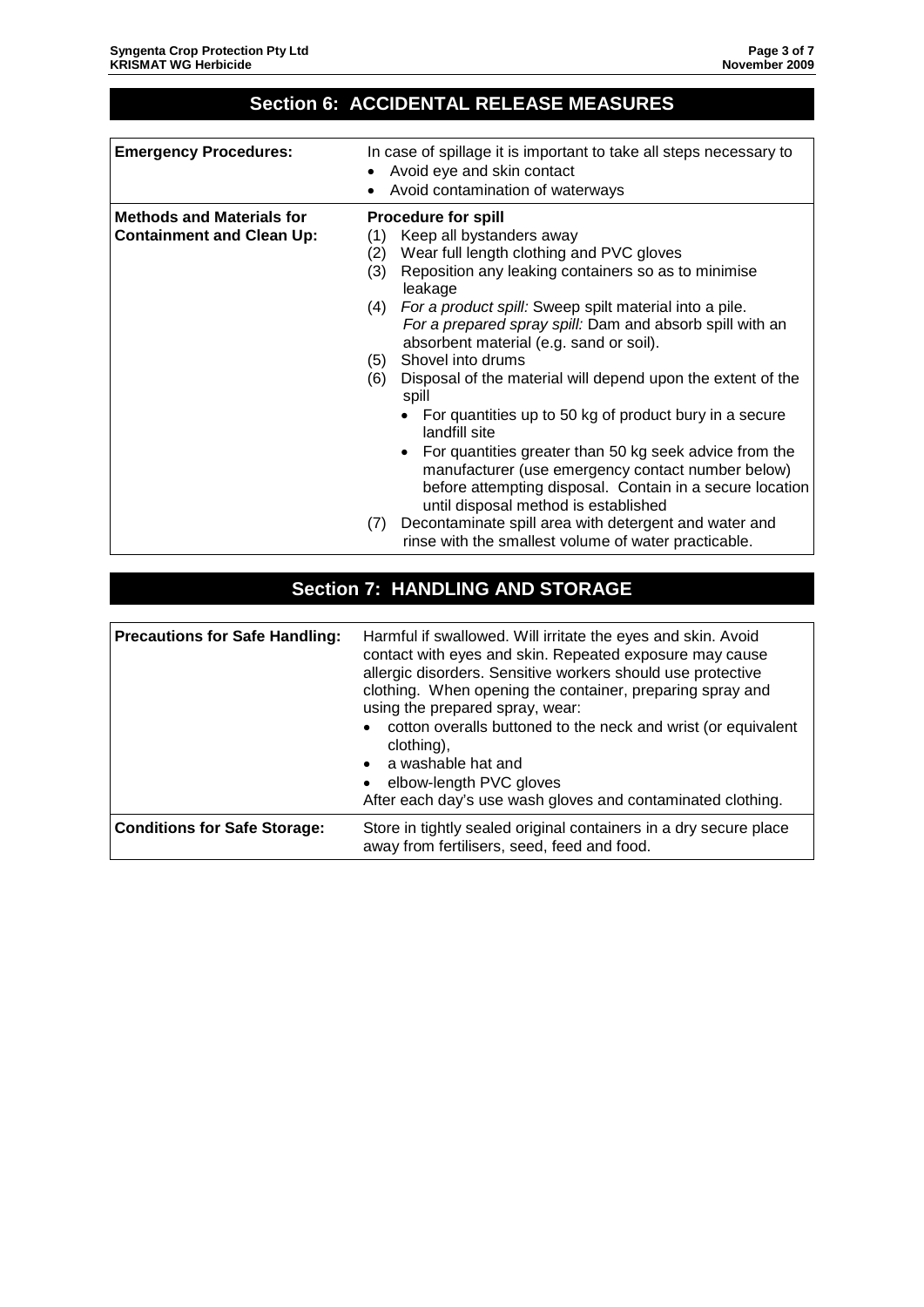## **Section 8: EXPOSURE CONTROLS / PERSONAL PROTECTION**

#### **ALWAYS READ AND FOLLOW THE LABEL INSTRUCTIONS AND WARNINGS**

|                                       | Component                                                                                                                                                                                                                                                                                                                                                                                                                                                                             | Exposure limit       | Value type |
|---------------------------------------|---------------------------------------------------------------------------------------------------------------------------------------------------------------------------------------------------------------------------------------------------------------------------------------------------------------------------------------------------------------------------------------------------------------------------------------------------------------------------------------|----------------------|------------|
| <b>National Exposure Standards:</b>   | kaolin                                                                                                                                                                                                                                                                                                                                                                                                                                                                                | 10 mg/m <sup>3</sup> | 8h TWA     |
| <b>Syngenta Exposure Standards:</b>   | ametryn                                                                                                                                                                                                                                                                                                                                                                                                                                                                               | 3 mg/m <sup>3</sup>  | 8h TWA     |
|                                       | trifloxysulfuron sodium                                                                                                                                                                                                                                                                                                                                                                                                                                                               | 10 mg/m $3$          | 8h TWA     |
| <b>Biological Limit Values:</b>       | No biological limits allocated                                                                                                                                                                                                                                                                                                                                                                                                                                                        |                      |            |
| <b>Engineering Controls:</b>          | No special requirements. Product is used outdoors.                                                                                                                                                                                                                                                                                                                                                                                                                                    |                      |            |
| <b>Personal Protective Equipment:</b> | Harmful if swallowed. Will irritate the eyes and skin. Avoid<br>contact with eyes and skin. Repeated exposure may cause<br>allergic disorders. Sensitive workers should use protective<br>clothing. When opening the container, preparing spray and<br>using the prepared spray, wear:<br>cotton overalls buttoned to the neck and wrist (or equivalent<br>clothing),<br>a washable hat and<br>elbow-length PVC gloves<br>After each day's use wash gloves and contaminated clothing. |                      |            |

## **Section 9: PHYSICAL AND CHEMICAL PROPERTIES**

| Appearance:                                    | Light beige to brown<br>granules | <b>Boiling Point/Range:</b>    | Not available                                                                                 |
|------------------------------------------------|----------------------------------|--------------------------------|-----------------------------------------------------------------------------------------------|
| Odour:                                         | None                             | <b>Freezing/Melting Point:</b> | Not available                                                                                 |
| pH:                                            | $8 - 12$ at 1% w/v               | Solubility:                    | Not miscible in<br>deionised water,<br>toluene or methanol                                    |
| <b>Vapour Pressure:</b>                        | Not available                    | <b>Bulk Density:</b>           | $0.45 - 0.65$ g/cm <sup>3</sup>                                                               |
| <b>Vapour Density:</b>                         | Not available                    | <b>Surface tension:</b>        | 42.6 mN/m at $20^{\circ}$ C                                                                   |
|                                                |                                  |                                |                                                                                               |
| <b>Flash Point:</b>                            | Not applicable                   | <b>Explosive Properties:</b>   | Not explosive                                                                                 |
| <b>Upper and Lower</b>                         | Not highly flammable             | <b>Oxidising Properties:</b>   | Not oxidising                                                                                 |
| <b>Flammable (Explosive)</b><br>Limits in Air: |                                  | <b>Combustibility:</b>         | Not combustible                                                                               |
| <b>Minimum Ignition</b><br>Temperature:        | $410^{\circ}$ C                  | <b>Corrosiveness:</b>          | Not corrosive to<br>tin plate,<br>galvanised sheet metal,<br>iron steel or<br>stainless steel |
| <b>Dust explosion class</b>                    | Forms flammable<br>dust clouds   | <b>Burning number</b>          | 2 at $20^{\circ}$ C<br>2 at $70^{\circ}$ C                                                    |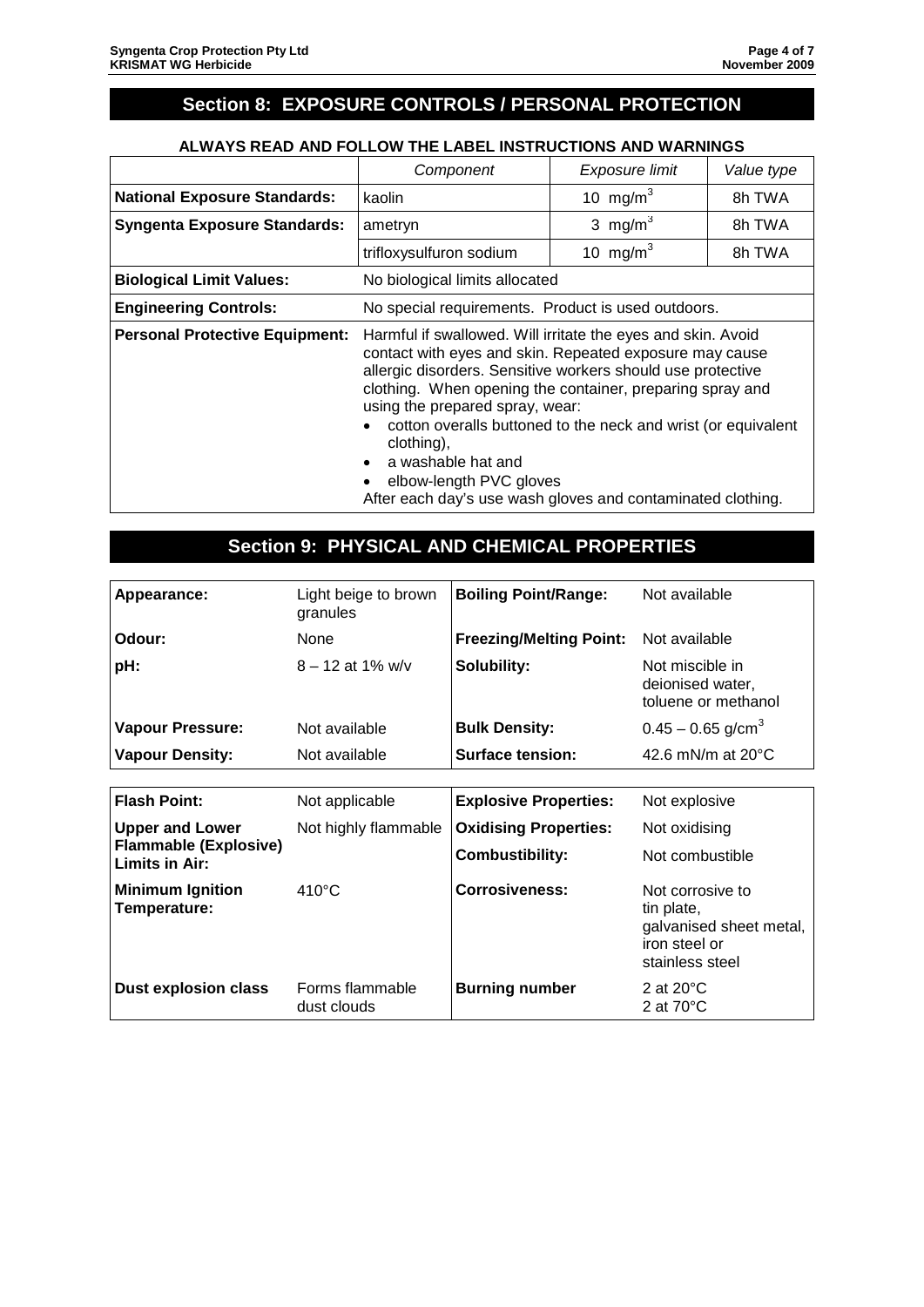# **Section 10: STABILITY AND REACTIVITY**

| <b>Chemical Stability:</b>                         | Stable under normal conditions.                                                |
|----------------------------------------------------|--------------------------------------------------------------------------------|
| <b>Conditions to Avoid:</b>                        | None known.                                                                    |
| <b>Incompatible Materials:</b>                     | No known incompatibilities                                                     |
| <b>Hazardous Decomposition</b><br><b>Products:</b> | Combustion or thermal decomposition will evolve toxic and<br>irritant vapours. |
| <b>Hazardous Reactions:</b>                        | None known.<br>Hazardous polymerization does not occur.                        |

#### **Section 11: TOXICOLOGICAL INFORMATION**

#### **Health Effects from Likely Routes of Exposure:**

| Acute:          | <b>Oral toxicity:</b>                                                                                                                                                                                                                                                                                                                                                                                                                 | <b>HARMFUL</b><br>Tests on rats indicate this product is harmful following single<br>doses of undiluted product.<br>$(LD_{50} > 2,000 \text{ mg/kg}, \text{male})$<br>$(LD_{50} > 1,500 - < 1,800$ mg/kg, female) |
|-----------------|---------------------------------------------------------------------------------------------------------------------------------------------------------------------------------------------------------------------------------------------------------------------------------------------------------------------------------------------------------------------------------------------------------------------------------------|-------------------------------------------------------------------------------------------------------------------------------------------------------------------------------------------------------------------|
|                 | <b>Dermal toxicity:</b>                                                                                                                                                                                                                                                                                                                                                                                                               | <b>LOW TOXICITY</b><br>Tests on rats indicate this product has a low toxicity following<br>skin contact with undiluted product.<br>$(LD_{50} > 2,000$ mg/kg)                                                      |
|                 | Inhalation:                                                                                                                                                                                                                                                                                                                                                                                                                           | <b>LOW TOXICITY</b><br>Tests on rats indicate this product is not harmful due to<br>inhalation of undiluted product.<br>$LC_{50}$ (4h) > 2.59 mg/L air)                                                           |
|                 | <b>Skin irritation:</b>                                                                                                                                                                                                                                                                                                                                                                                                               | <b>MODERATE IRRITANT</b>                                                                                                                                                                                          |
|                 | Eye irritation:                                                                                                                                                                                                                                                                                                                                                                                                                       | <b>NON IRRITANT</b>                                                                                                                                                                                               |
|                 | Sensitisation:                                                                                                                                                                                                                                                                                                                                                                                                                        | <b>SENSITISER</b>                                                                                                                                                                                                 |
| <b>Chronic:</b> | Ametryn technical has been extensively tested on laboratory mammals and in test-<br>tube systems. No evidence was obtained of mutagenic, carcinogenic, teratogenic<br>neurotoxic or reproductive effects.<br>Trifloxysulfuron sodium technical has been extensively tested on laboratory<br>mammals and in test-tube systems. No evidence was obtained of mutagenic,<br>carcinogenic, teratogenic neurotoxic or reproductive effects. |                                                                                                                                                                                                                   |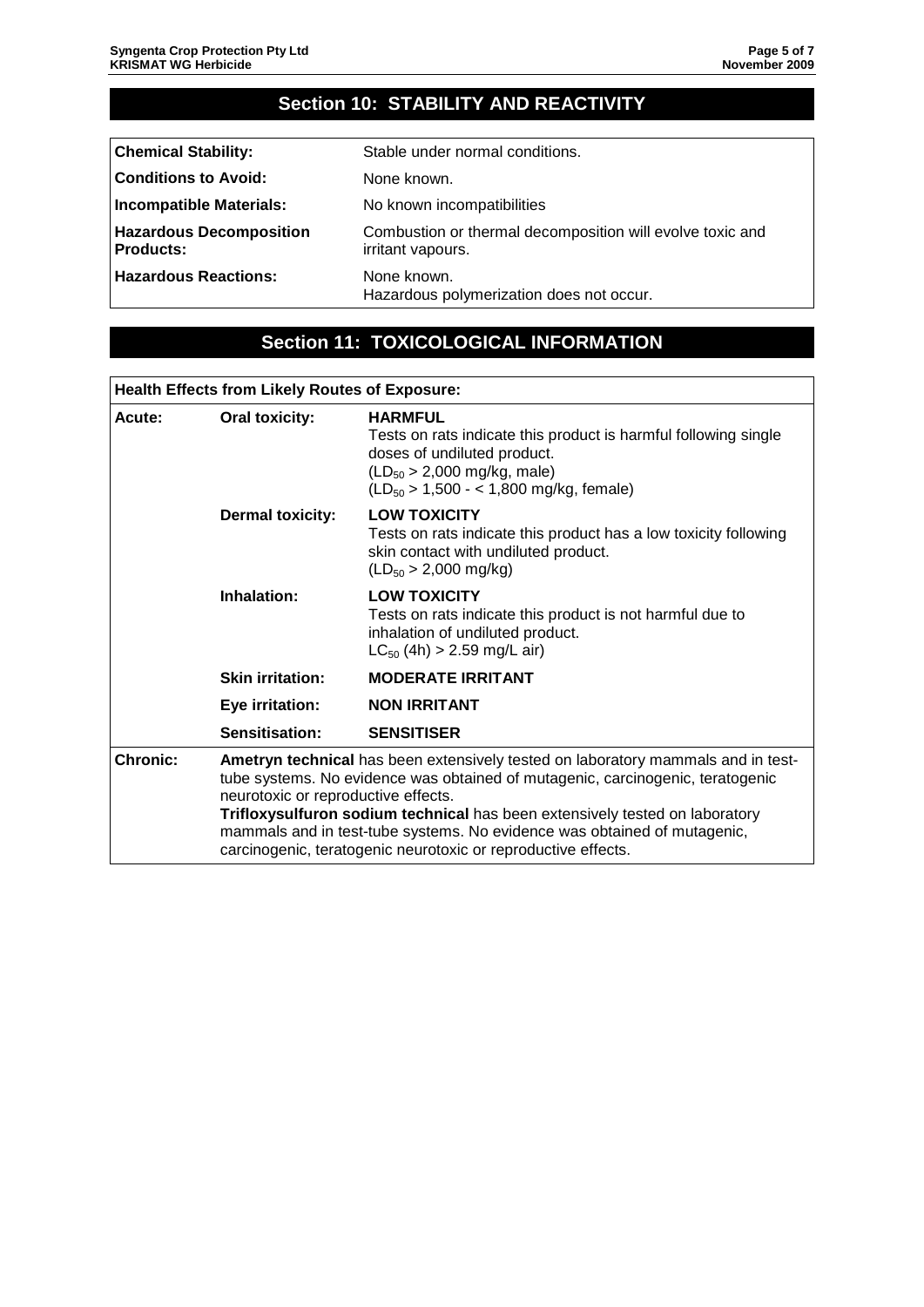## **Section 12: ECOLOGICAL INFORMATION**

| <b>Ecotoxicity:</b><br>Toxicity to fish: | <b>Practically non-toxic to fish</b>                           |  |  |
|------------------------------------------|----------------------------------------------------------------|--|--|
|                                          | Oncorhynchus mykiss (rainbow trout):                           |  |  |
|                                          | $LC_{50} = 8.08$ mg/L, 96 h                                    |  |  |
| Toxicity to daphnia                      | <b>Practically non-toxic to Daphnia</b>                        |  |  |
| and other aquatic                        | Daphnia magna (Water flea):                                    |  |  |
| <i>invertebrates:</i>                    | $EC_{50} = 11.9$ mg/L, 48 h                                    |  |  |
| Toxicity to algae:                       | Practically non-toxic to algae                                 |  |  |
|                                          | Pseudokirchneriella subcapitata (green algae):                 |  |  |
|                                          | $E_b C_{50} = 2.7 \mu g/L$ , 72 h                              |  |  |
| Persistence and                          | Ametryn is not persistent in soil.                             |  |  |
| Degradability:                           | Trifloxysulfuron sodium is not persistent in water or soil.    |  |  |
| <b>Mobility</b>                          | Ametryn has low to medium mobility in soil.                    |  |  |
|                                          | Trifloxysulfuron-sodium has high mobility in soil.             |  |  |
| <b>Bioaccumulative</b>                   | Ametryn does not bioaccumulate                                 |  |  |
| <b>Potential:</b>                        | Trifloxysulfuron-sodium has low potential for bioaccumulation. |  |  |

## **Section 13: DISPOSAL CONSIDERATIONS**

| Disposal Methods and<br><b>Containers:</b>                     | Single rinse before disposal. Add rinsings to spray tank. DO NOT dispose<br>of undiluted chemicals on site. Puncture and bury empty containers in a<br>local authority landfill. If no landfill is available, bury the containers below<br>500 mm in a disposal pit specifically marked and set up for this purpose<br>clear of waterways, desirable vegetation and tree roots. Empty containers<br>and product should not be burnt. |
|----------------------------------------------------------------|--------------------------------------------------------------------------------------------------------------------------------------------------------------------------------------------------------------------------------------------------------------------------------------------------------------------------------------------------------------------------------------------------------------------------------------|
| <b>Special Precautions</b><br>for Landfill or<br>Incineration: | Not applicable                                                                                                                                                                                                                                                                                                                                                                                                                       |

# **Section 14: TRANSPORT INFORMATION**

| <b>LAND TRANSPORT</b><br>ADG       | Not a dangerous good in Australia |                                         |                |
|------------------------------------|-----------------------------------|-----------------------------------------|----------------|
| <b>UN Number:</b>                  | None allocated                    | <b>Packing Group:</b>                   | None allocated |
| <b>UN Proper Shipping</b><br>Name: | None allocated                    | <b>Special Precautions</b><br>for User: | None allocated |
| Class:                             | None allocated                    | <b>Hazchem Code:</b>                    | None allocated |
| <b>Subsidiary Risk:</b>            | None allocated                    |                                         |                |

| <b>SEA TRANSPORT</b><br><b>IMDG</b> |                                                                           |                          |                  |
|-------------------------------------|---------------------------------------------------------------------------|--------------------------|------------------|
| UN Number:                          | 3077                                                                      | <b>Subsidiary Risk:</b>  | None allocated   |
| <b>UN Proper Shipping</b><br>Name:  | <b>Environmentally Hazardous</b><br>Substance, Solid, N.O.S.<br>(Ametryn) | <b>Packing Group:</b>    | Ш                |
| <b>Class:</b>                       | 9                                                                         | <b>Marine Pollutant:</b> | Marine pollutant |